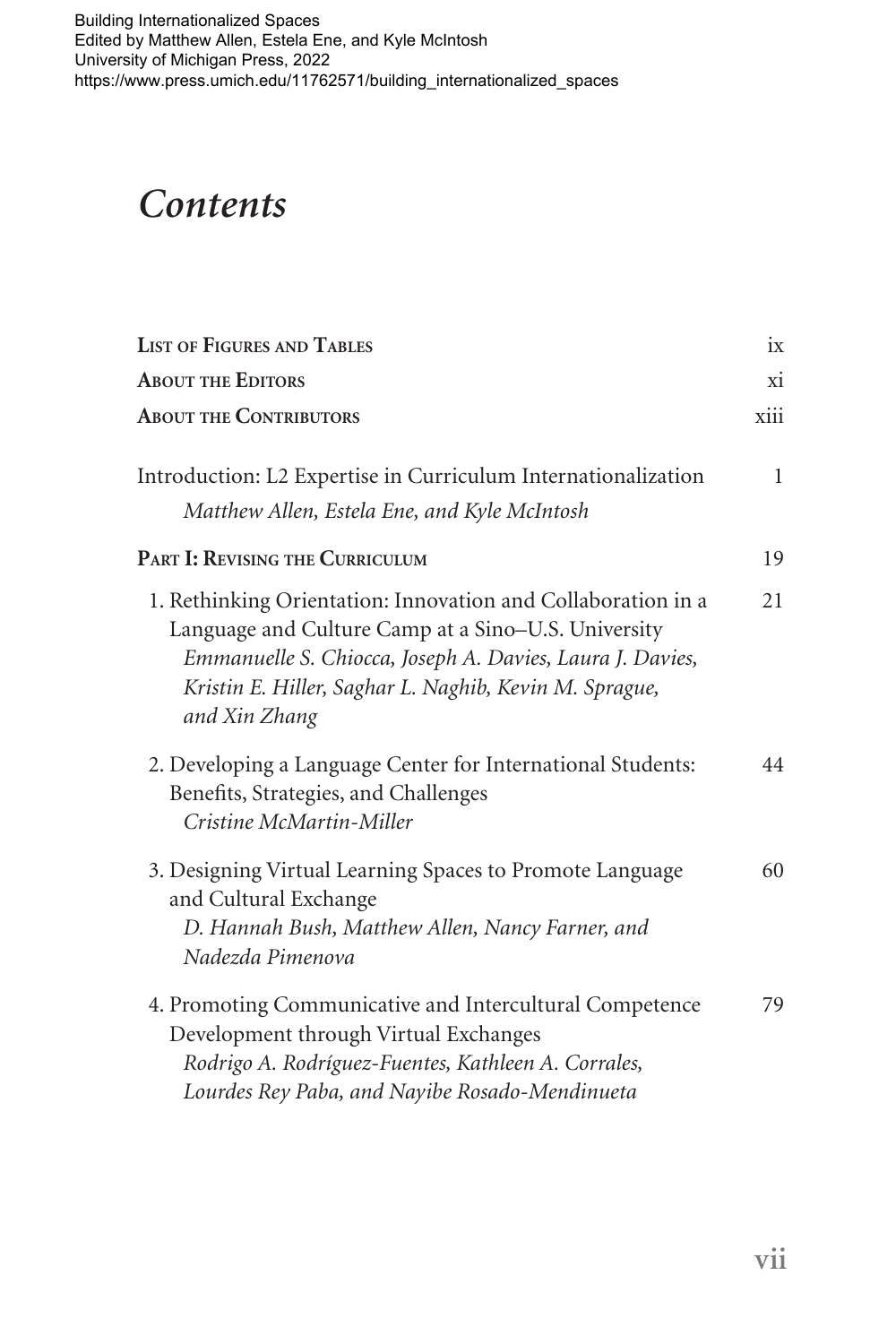| <b>Building Internationalized Spaces</b>                               |          |
|------------------------------------------------------------------------|----------|
| Edited by Matthew Allen, Estela Ene, and Kyle McIntosh                 |          |
| University of Michigan Press, 2022                                     |          |
| https://www.press.umich.edu/11762571/building internationalized spaces |          |
| V111                                                                   | Contents |

| 5. Enhancing Internationalization at Home through<br>Undergraduates Volunteering for an ITA Program<br>Lixia Cheng                                                 | 101 |
|--------------------------------------------------------------------------------------------------------------------------------------------------------------------|-----|
| PART II: INTERNATIONALIZING COMPOSITION                                                                                                                            | 121 |
| 6. Responding to the University's Internationalization:<br>Establishing Placement Mechanisms for<br>Cross-Cultural Composition<br>Tanita Saenkhum and Hannah Soblo | 123 |
| 7. Internationalized First-Year Writing by Design<br>Estela Ene and Mary Ann Cohen                                                                                 | 141 |
| 8. Reaching across the Aisle: Internationalization through<br><b>Cross-Cultural Composition Courses</b><br>Ghada Gherwash                                          | 165 |
| 9. Guided Writing Instruction Groups: Connecting L2 Graduate<br>Writing Proficiency to Academic Culture and Language<br>Lucie Moussu and Silvia Sgaramella         | 186 |
| <b>INDEX</b>                                                                                                                                                       | 209 |